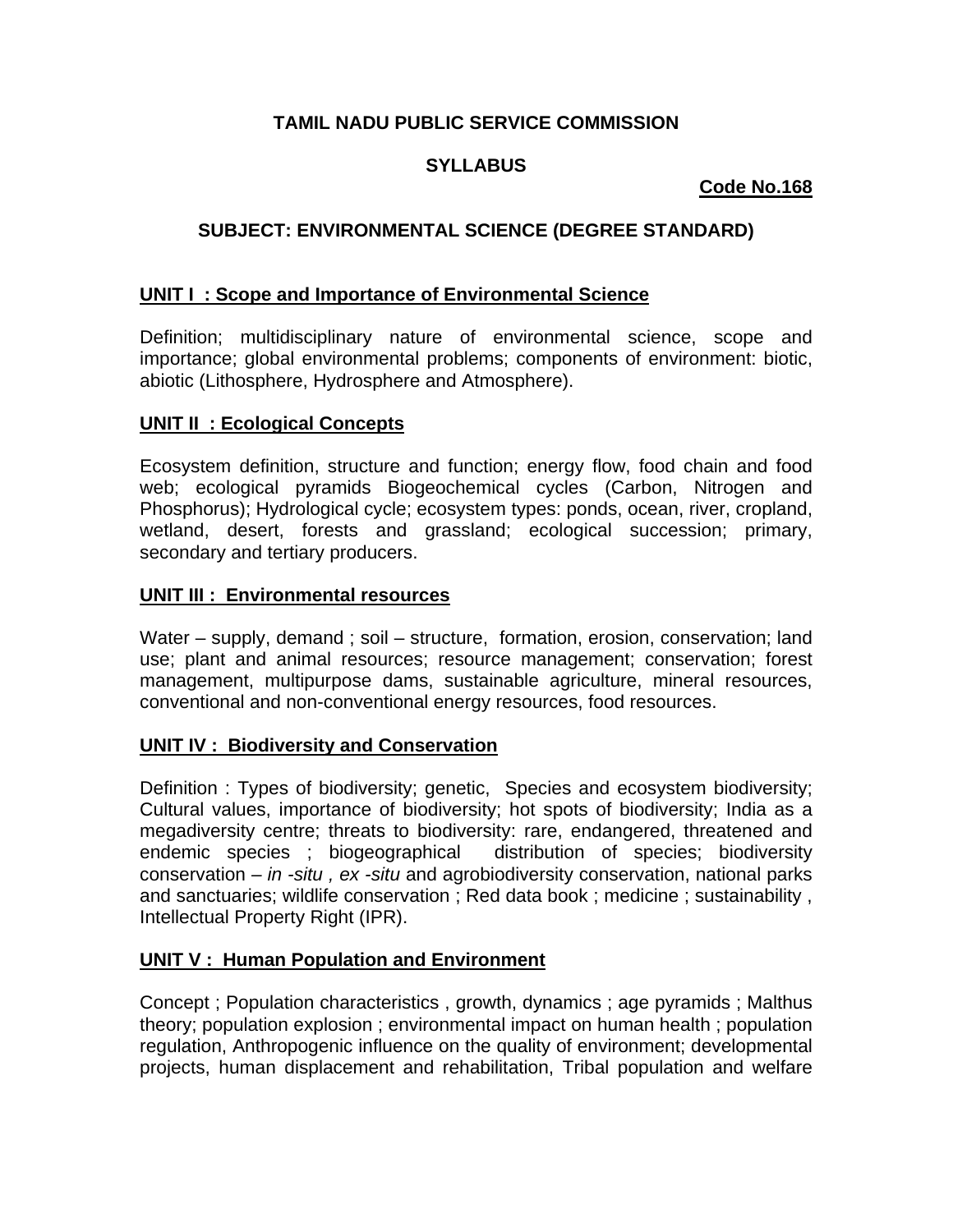schemes, women and child Welfare; social issues connected with communicable diseases; HIV and AIDS.

### **UNIT VI : Natural catastrophes and Disaster Management**

Causes and effects of natural catastrophes – earthquakes, floods, cyclones, hurricanes, storms, landslides, drought, famine, tsunami and epidemics ; predisaster and post -disaster management, risk assessment, role of administrators – scientists, planners, volunteers; early warning system and forecasting.

## **UNIT VII : Environmental Pollution**

Definition of pollution and pollutants; types of pollution; causes of pollution, major pollution- air, water, soil, noise, thermal, nuclear; effects of pollution and control measures; liquid and solid waste management.

## **UNIT VIII : Environmental Management and Legislation**

Environmental Impact Assessment (EIA) : Objectives, Principles of Process, screening of projects, methodologies, checklist and documentation, prediction methodologies, public participation, limitation of EIA ; Environmental Protection Acts in India : air, water, biodiversity, wildlife, forest; Lake and River action programmes; coastal zone management; pollution control boards, Management plans using Geographic Information System (GIS) and Remote Sensing (RS) tools.

#### **UNIT IX : Environmental Organisations and Agencies**

International Organsiations : United Nations Environment Programme (UNEP), International Union for Conservation of Nature and Natural Resources (IUCN), International Panel on Climate Change (IPCC), International Panel on Oceans (IPO), Earth Summit, Convention on Biological Diversity (CBD), World WildLife fund (WWF), National Organisations : Man and Biosphere Programme (MAB), Ministry of Environment and Forests (MoEF), Ministry of Earth Sciences (MoES), Role of NGos.

#### **UNIT X : Global Climate Change**

Introduction – Measurement of Climate Change , Earth's Natural Greenhouse Effect – The Greenhouse Gases –  $CO<sub>2</sub>$  Emissions – The Earth's Carbon Reserviors – Carbon Cycling: Examples – Climate and Weather – Global Wind Systems – Clouds, Storms and Climates – Global Ocean Circulation – Climate through the last 1000 years – Determining Past Climates – Causes of Millennial Scale change – Climate and  $CO<sub>2</sub>$  in the Atmosphere – Recent Global Warming – Climate Change in the Political Realm – The Link to the Ozone Problem – Disease and society – Designing Policy Responses.